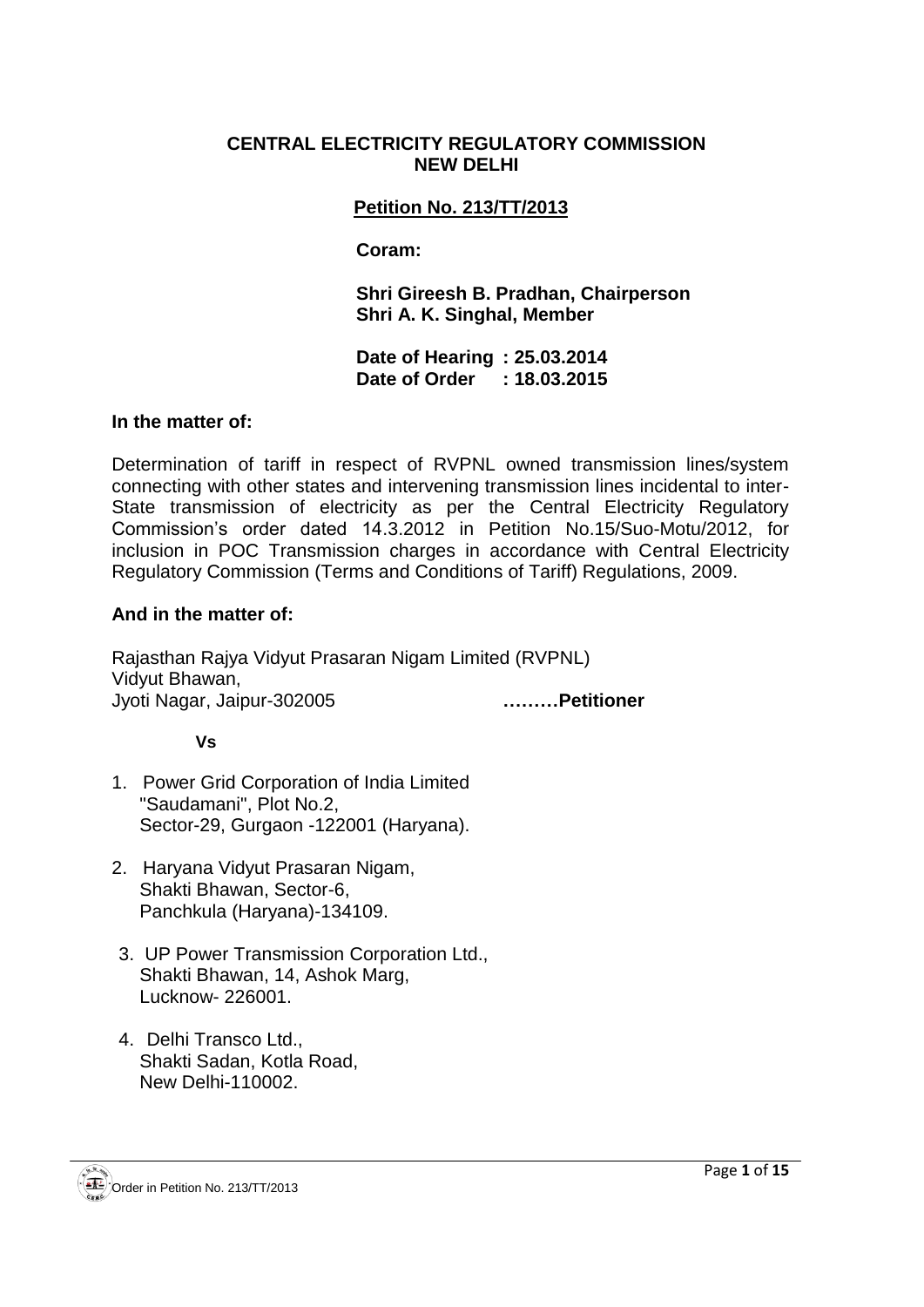5. M.P. Power Transmission Company Ltd, Block No-2, Shakti Bhawan, Rampur, Jabalpur, 482008.**……..Respondents**

| <b>For petitioner</b> | ÷.             | Shri Pradeep Misra, Advocate, RVPNL<br>Shri Manish Athaiye, RVPNL<br>Shri J.K Bikhla, RVPNL |
|-----------------------|----------------|---------------------------------------------------------------------------------------------|
| For respondent        | $\mathbb{R}^n$ | Shri Aashish Bernard, Advocate, MPPTCL<br>Shri Sumit Gupta, DTL                             |

#### **ORDER**

The instant petition has been filed byRajasthan Rajya Vidyut Prasaran Nigam Limited (RVPNL) for approval of the annual transmission charges of the transmission assets covered in the petitionunder the Central Electricity Regulatory Commission (Terms and Conditions of Tariff) Regulations, 2009 (hereinafter "2009 Tariff Regulations").

2. The Commission vide order dated 14.3.2012 in Petition No. 15/SM/2012gave the following directions:-

**"**5.It has come to the notice of the Central Commission that the some of the owners/developers of the inter-State transmission lines of 132 kV and above in North Eastern Region and 220 kV and above in Northern, Eastern, Western and Southern regions as mentioned in the Annexure to this order have approached the Implementing Agency for including their transmission assets in computation of Point of Connection transmission charges and losses under the Central Electricity Regulatory Commission (Sharing of inter-State Transmission Charges and Losses) Regulations, 2010 (hereinafter "Sharing Regulations'').

6. As a first step towards inclusion of non-ISTS lines in the POC transmission charges, the Commission proposes to include the transmission lines connecting two States, for computation of POC transmission charges and losses. However, for the disbursement of transmission charges, tariff for such assets needs to be approved by the Commission in accordance with the provisions of Sharing Regulations. Accordingly, we direct the owners of these inter-State lines to file appropriate application before the Commission for determination of tariff for facilitating disbursement.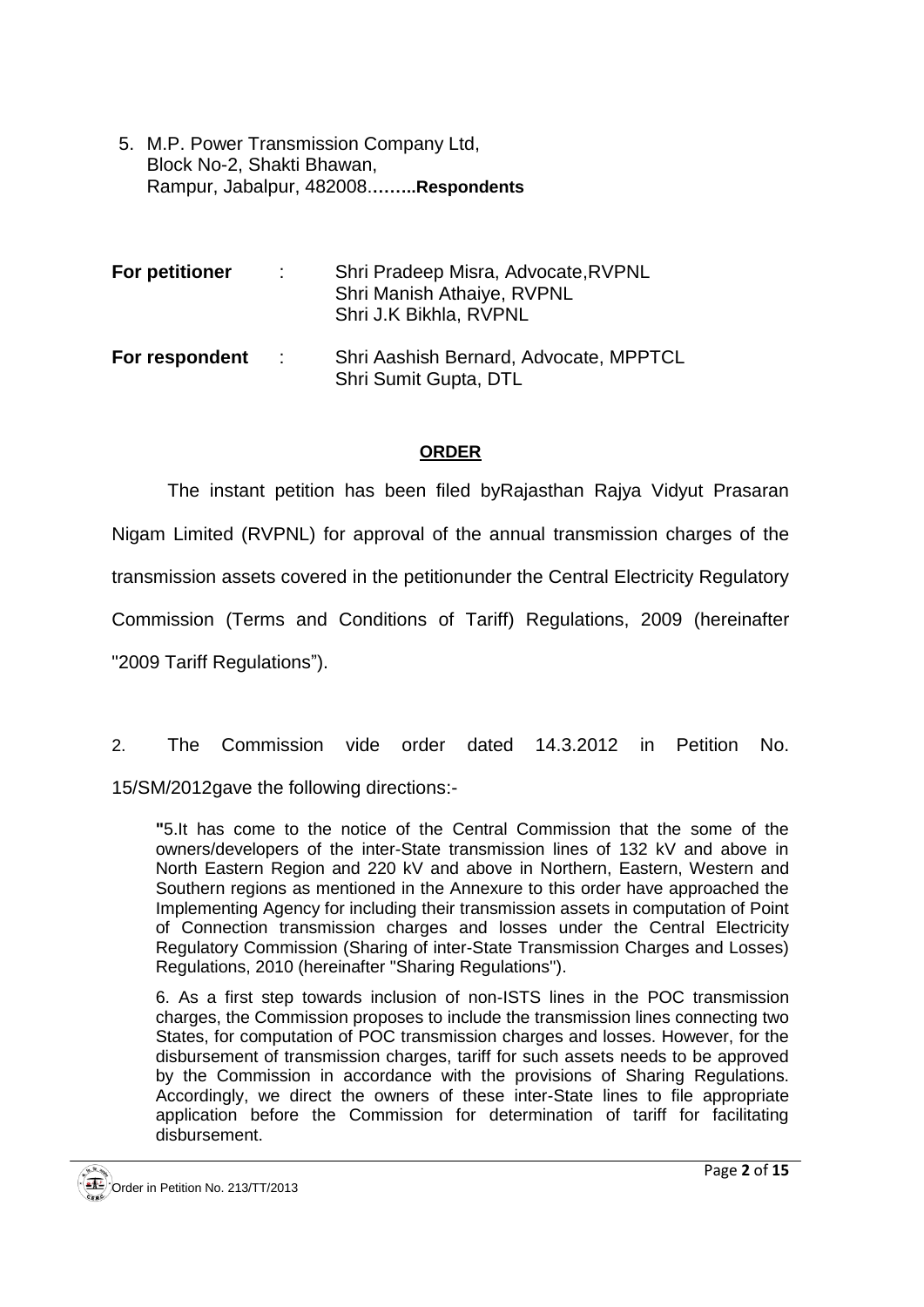- 6. We direct the respondents to ensure that the tariff petitions for determination of tariff is filed by the developers/owners of the transmission line or by State Transmission Utilities where the transmission lines are owned by them in accordance with the Central Electricity Regulatory Commission (Terms and Conditions of Tariff) Regulations, 2009, by 20.4.2012."
- 3. Six transmission lines of RRVPNL were identified as inter-State transmission lines, on the basis of the inputs provided by Northern Regional Power Committee (NRPC). RRVPNL was directed to file tariff petition for the six transmission lines (given in the table below) for the purpose of inclusion in the POC charges, vide order dated 14.3.2012 in Petition No.15/SM/2012.

| SI. No. | Name of Line                           | <b>Connecting States</b> |
|---------|----------------------------------------|--------------------------|
|         | 220 kV S/C MIA (Alwar)-Badarpur line   | Rajasthan-Delhi          |
| -2      | 220 kV S/C Agra-Bharatpur line         | Rajasthan-Uttar Pradesh  |
| 3       | 220 kV S/C Kota (Sakatpura)-Badod line | Rajasthan-Madhya Pradesh |
| 4       | 220 kV S/C Modak-Badod line            | Rajasthan-Madhya Pradesh |
| -5      | 220 kV S/C Khetri - Dadri line-I       | Rajasthan-Haryana        |
| 6       | 220 kV S/C Khetri - Dadri line-II      | Rajasthan-Haryana        |

4. The petitioner has claimed tariff for 20 lines in the petition as per the details

given below:-

| Srl.<br>No.                                                           | <b>Name of Line</b>                  | Rationale for including in this petition                                            |  |  |
|-----------------------------------------------------------------------|--------------------------------------|-------------------------------------------------------------------------------------|--|--|
| Inter-state lines owned by RVPN (As per section 2(36) (i) of the Act) |                                      |                                                                                     |  |  |
|                                                                       | 220 kV S/C MIA (Alwar)-Badarpur line | Rajasthan-Delhi (131.60 ckt. Km)                                                    |  |  |
| 2                                                                     | 220 kV S/C Agra-Bharatpur line       | Rajasthan-Uttar Pradesh (48.12 ckt. Km)                                             |  |  |
| 3                                                                     | 220 kV S/C Kota (Sakatpura)-Badod    | Rajasthan-Madhya Pradesh (164.00 ckt.                                               |  |  |
|                                                                       | line                                 | Km)                                                                                 |  |  |
| 4                                                                     | 220 kV S/C Modak-Badod line          | Rajasthan-Madhya Pradesh (121.00 ckt.                                               |  |  |
|                                                                       |                                      | Km)                                                                                 |  |  |
| 5                                                                     | 220 kV S/C Khetri - Dadri line-I     | Rajasthan-Haryana (70.91 ckt. Km)                                                   |  |  |
| 6                                                                     | 220 kV S/C Khetri-Dadri line-II      | Rajasthan-Haryana (77.00 ckt. Km)                                                   |  |  |
| 7                                                                     | 220 kV S/C Chirawa-Hisar Line        | Chirawa-Hissar (Haryana) line is between                                            |  |  |
|                                                                       |                                      | two states                                                                          |  |  |
|                                                                       |                                      | Lines used for evacuation of power from ISGS (As per section 2(36) (ii) of the Act) |  |  |
| 8                                                                     | 220 kV S/C Anta-Dhara line           | For evacuating Anta GTPS                                                            |  |  |
| 9                                                                     | 220 kV S/C RAPP (B)-Sakatpura line   | For evacuating RAPP-B power                                                         |  |  |
| 10                                                                    | 220 kV S/C RAPP (A)- RAPP (B) line   | For evacuating RAPP-B power                                                         |  |  |
| 11                                                                    | 220 kV S/C RAPP (A)-Debri line       | For evacuating RAPP-B power                                                         |  |  |
| 12                                                                    | 220 kV D/C RAPP (A)-Sakatpura line   | For evacuating RAPP-B power                                                         |  |  |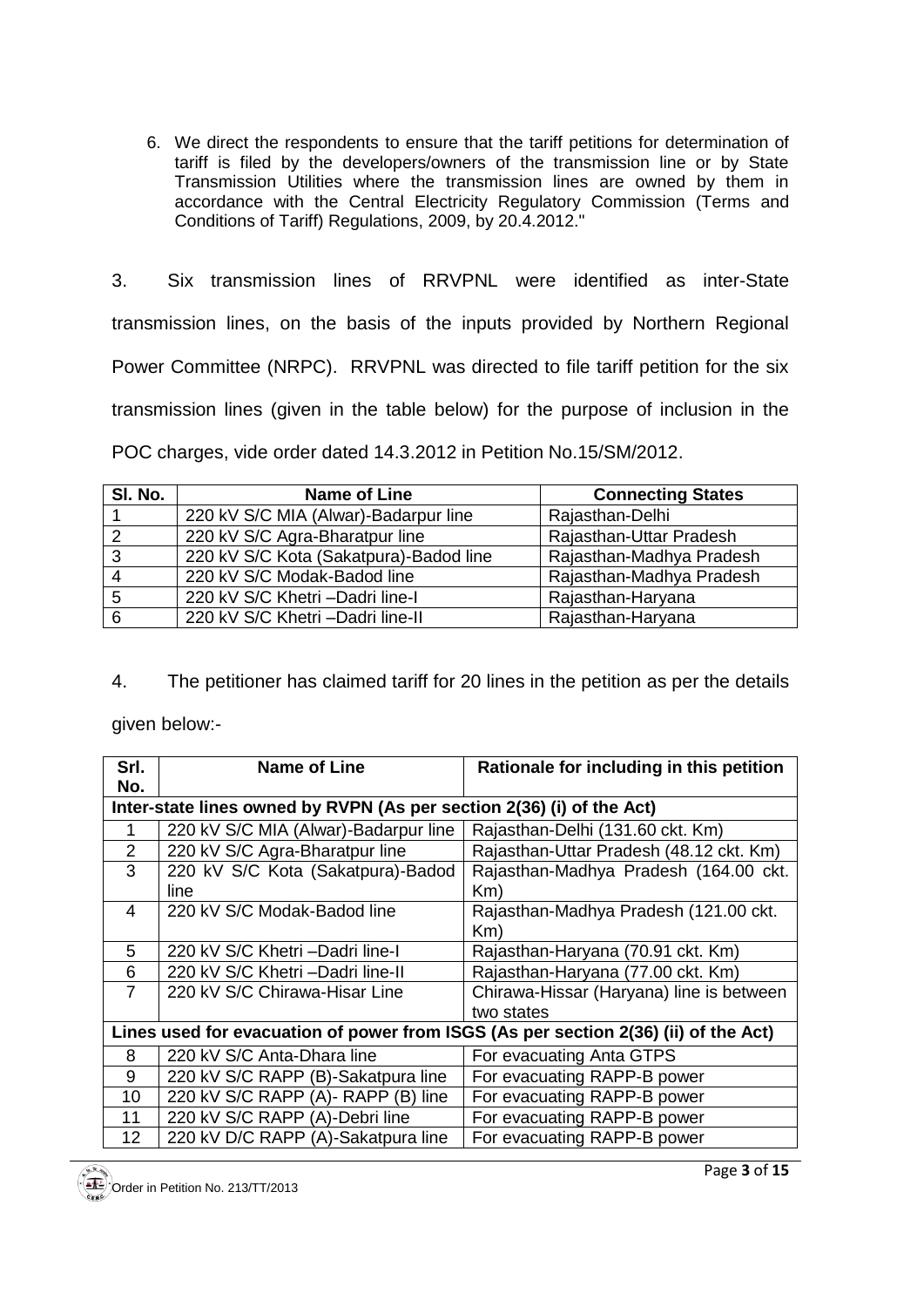|    | Incidental lines carrying inter-state lines (As per section 2(36) (ii) of the Act) |                                                                                                                                     |  |  |  |
|----|------------------------------------------------------------------------------------|-------------------------------------------------------------------------------------------------------------------------------------|--|--|--|
| 13 | 400 kV S/C Jodhpur-Merta line-I                                                    | <b>RVPN</b><br>intervening system<br>inter-<br>Kankroli (PG)-Jodhpur<br>connecting<br>(RVPN) 400 kV carrying inter-state            |  |  |  |
|    |                                                                                    | power.                                                                                                                              |  |  |  |
| 14 | 400 kV S/C Jodhpur-Merta line-I                                                    | <b>RVPN</b><br>intervening system<br>inter-<br>connecting Kankroli (PG) -Jodhpur<br>(RVPN) 400 kV carrying<br>inter-state<br>power. |  |  |  |
| 15 | 400 kV Merta-Ratangarh line                                                        | RVPN intervening system inter-<br>connecting Kota (PG)-Merta (RVPN)<br>carrying inter-state power.                                  |  |  |  |
| 16 | 400 kV Merta-Heerapura line                                                        | intervening system<br>inter-<br><b>RVPN</b><br>connecting Kota (PG)-Merta (RVPN)<br>carrying interstate power.                      |  |  |  |
| 17 | 220 kV S/C Bhiwadi (PG)-<br>Bhiwadi(RVPN) line                                     | <b>RVPN</b><br>intervening system<br>inter-<br>connecting Bhiwadi (PG)-Bhiwadi (RVPN)<br>carrying interstate power.                 |  |  |  |
| 18 | 220 kV S/C Bhiwadi (PG)-<br>Khuskhedaline-I                                        | <b>RVPN</b><br>intervening system<br>inter-<br>connecting Kota (PG)-Khuskhera (RVPN)<br>carrying interstate power.                  |  |  |  |
| 19 | 220 kV S/C Bhiwadi (PG)- Khuskheda<br>line-II                                      | RVPN intervening system<br>inter-<br>connecting Kota (PG)-Khuskhera (RVPN)<br>carrying interstate power.                            |  |  |  |
| 20 | 220 kV S/C Bhiwadi (PG)-Neemrana<br>line                                           | intervening<br>inter-<br>RVPN<br>system<br>connecting Kota (PG)-Neemrana (RVPN)<br>carrying interstate power.                       |  |  |  |

5. The petitioner has submitted that out of these 20 transmission lines, 12 lines as indicated in Sr. Nos. 1 to12 above have been commissioned before the financial year 1990 and accurate capital cost of these transmission lines is not available. The petitioner has submitted that it considered the following three options to arrive at the appropriate capital cost of these lines:-

- (a) **Option 1:-** Indicative per km costs available in the CERC document titled "Assumptions in Computation in PoC charges and Losses for 2012-13
- (b) **Option 2:-** Historic RVPN costs
- (c) **Option 3:-** Recent RVPN costs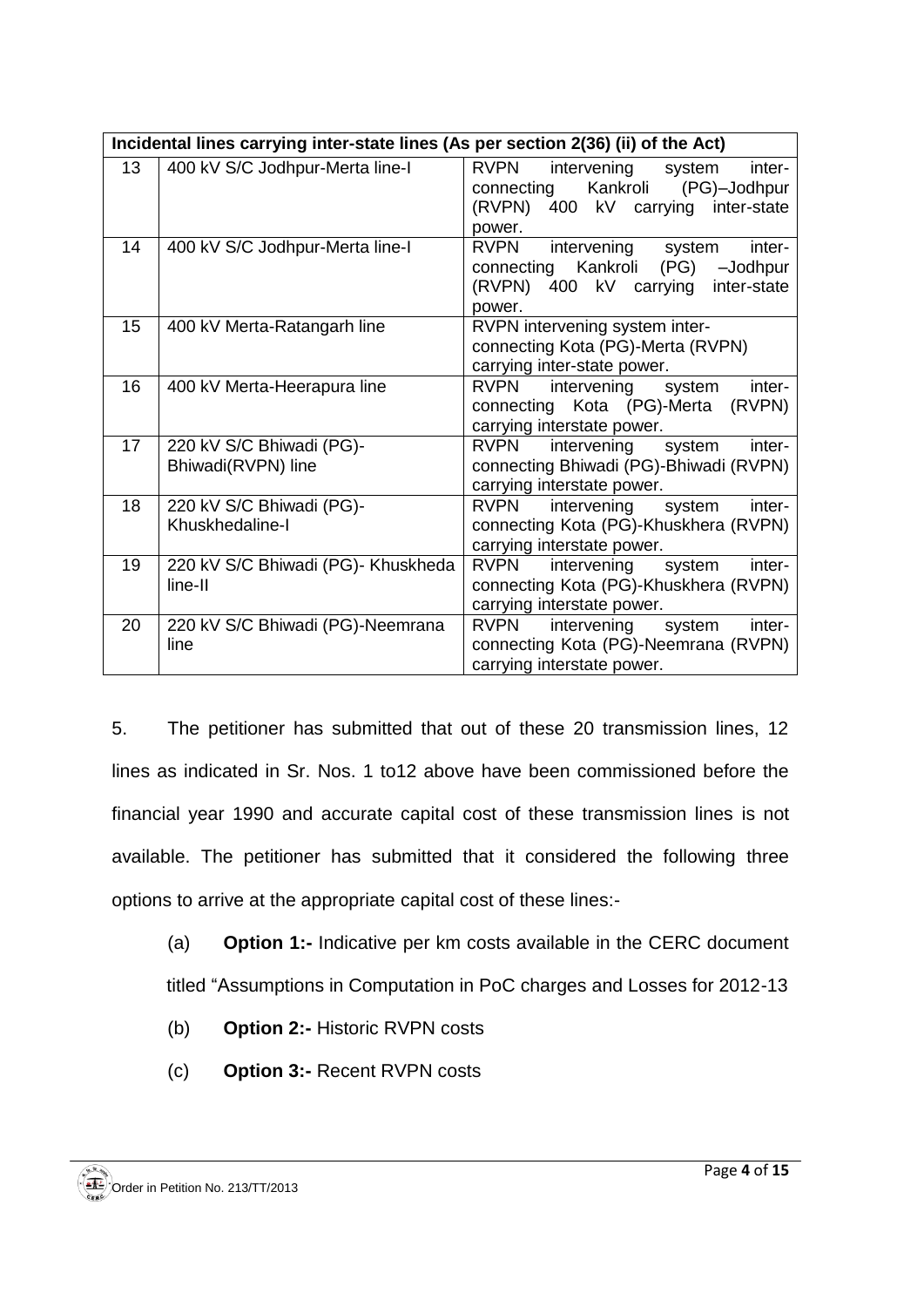As regards the Option 1, the petitioner has submitted that in Central Electricity Regulatory Commission (Sharing of inter-State Transmission Charges and Losses) Regulations, 2010 and the Statement of Reasons for the said regulations, indicative cost have been provided only for the purpose of sharing inter-State transmission charges among ISTS beneficiaries and they are not benchmark cost. As regards Option 2, the petitioner is stated to have gathered the cost from old manual records maintained by its field offices. However, the cost was found to be inaccurate as the erstwhile RSEB did not have robust systems, processes and accounting standards for accurate recording of asset wise original capital expenditure, capitalisation of initial spares, additional capital expenditure post commissioning date and capitalisation of investments incurred on Renovation and Modernization of assets. As regards Option 3, the petitioner has submitted that it has arrived at per ckm capital cost figures of  $\overline{5}19.52$  lakh and  $\overline{5}34.21$  lakh per km for 220 kV S/C line and 220 kV D/C lines respectively using capital cost of recently commissioned transmission lines owned by RVPNL. The petitioner has submitted that these estimates being its own, the capital costs may be viewed as more representative than the cost estimates of CTU or any other transmission utility. The petitioner has also submitted that these old lines are delivering good operational performance (e.g. availability) similar to other new lines and this could not have been possible without incurring significant capital expenditure on R&M of these old lines.

6. The petitioner was directed to furnish the reasons for claiming tariff for additional 14 lines in the petition, the reasons for not claiming the tariff of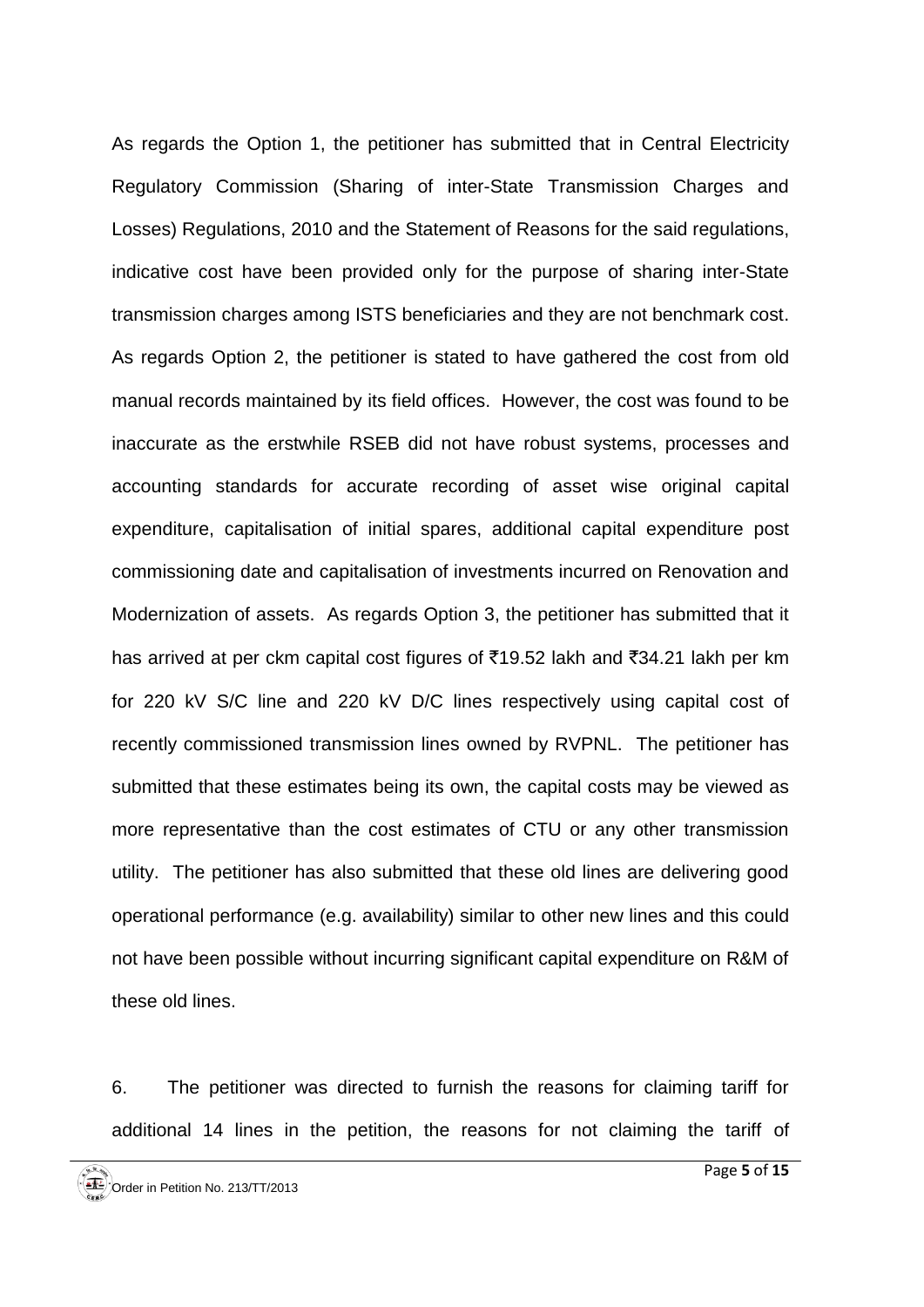"Bhiwadi-Badshahpur 220 kV inter-State transmission line between Rajasthan and Haryana" and the details of the cost of the transmission lines submitted for claiming ARR to the Rajasthan Electricity Regulatory Commission (State Commission).

7. In response, the petitioner vide affidavit dated 23.1.2014, has submitted that 14 transmission lines, besides the 6 lines identified by the Commission, are also inter-State transmission lines as defined in clauses (i) or (ii) of Sub-section (36) of Section 2 of the Act and, accordingly, tariff for the said lines has been claimed. As regards the "Bhiwadi-Badshahpur 220 kV inter-State transmission line between Rajasthan and Haryana", the petitioner has submitted that the said line is owned by HVPNL and hence tariff for the said line has not been claimed by the petitioner. As regards the capital cost of these lines, the petitioner has reiterated the submissions made in the petition that the old lines are performing similar to the new lines which is not possible without increasing significant capital expenditure on R&M. The petitioner has further submitted that it should not be deprived of its share of revenue on account of non-availability of accurate capital cost of old lines due to legacy reasons.

8. No comments or suggestions have been received from the general public in response to the notice published by the petitioner under Section 64 of the Electricity Act, 2003 (the Act). None of the respondents have filed any reply to the petition.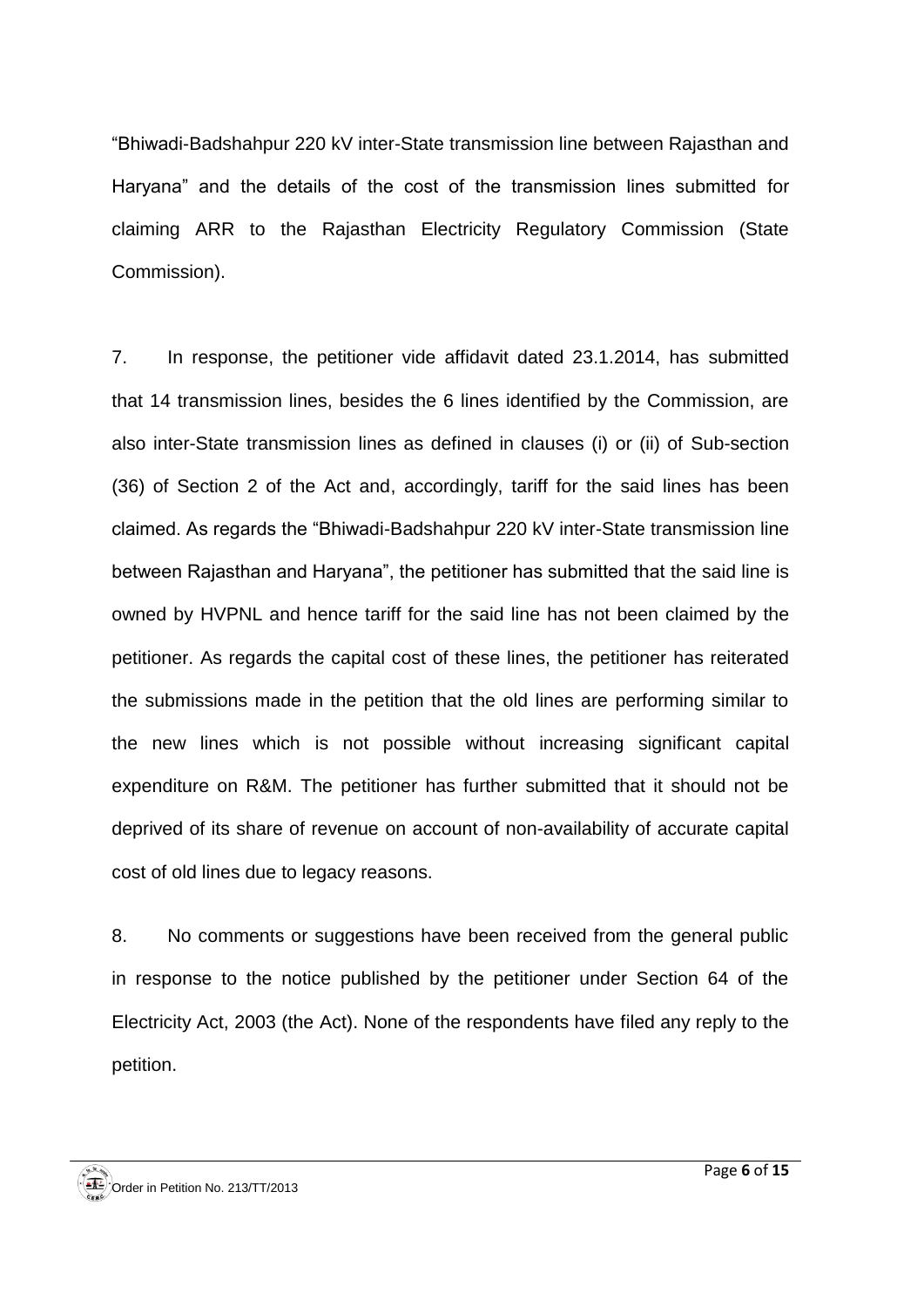9. The matter was heard on 25.3.2014 and the petitioner was directed to submit the capital cost of the assets (if available) certified by an auditor, the funding pattern of the assets, repayment schedule and the interest rate of loans, cumulative depreciation against the assets as on 31.3.2012, details of the ARR approved by the State Commission for the 2009-14 period and the details of the O&M Expenses.

10. In response, the petitioner, vide affidavit dated 15.5.2014, has submitted that the audited capital cost, the actual repayment schedule and interest rates of the loans of the instant assets are not available. Since, the actual debt and equity considered towards the transmission assets as on the date of commercial operation is also not available, the petitioner has considered a notional debt equity ratio of 70:30 for the instant assets. The petitioner has submitted that the State Commission considers the depreciation for the entire transmission assets of the petitioner while approving the Annual Revenue Requirement (ARR) and hence the actual information on cumulative depreciation of these transmission assets is not separately available with the petitioner. It has been further submitted that as per the methodology adopted by the State Commission while calculating depreciation of assets, the life of transmission line has been considered as 35 years with a salvage value of 10% and the applicable depreciation has been calculated for 2012-13 and 2013-14 using Straight Line Method. However, depreciation is claimed for assets older than 35 years. The petitioner has submitted that the ARR and the O&M norms for the 2009-14 tariff period have been approved by the State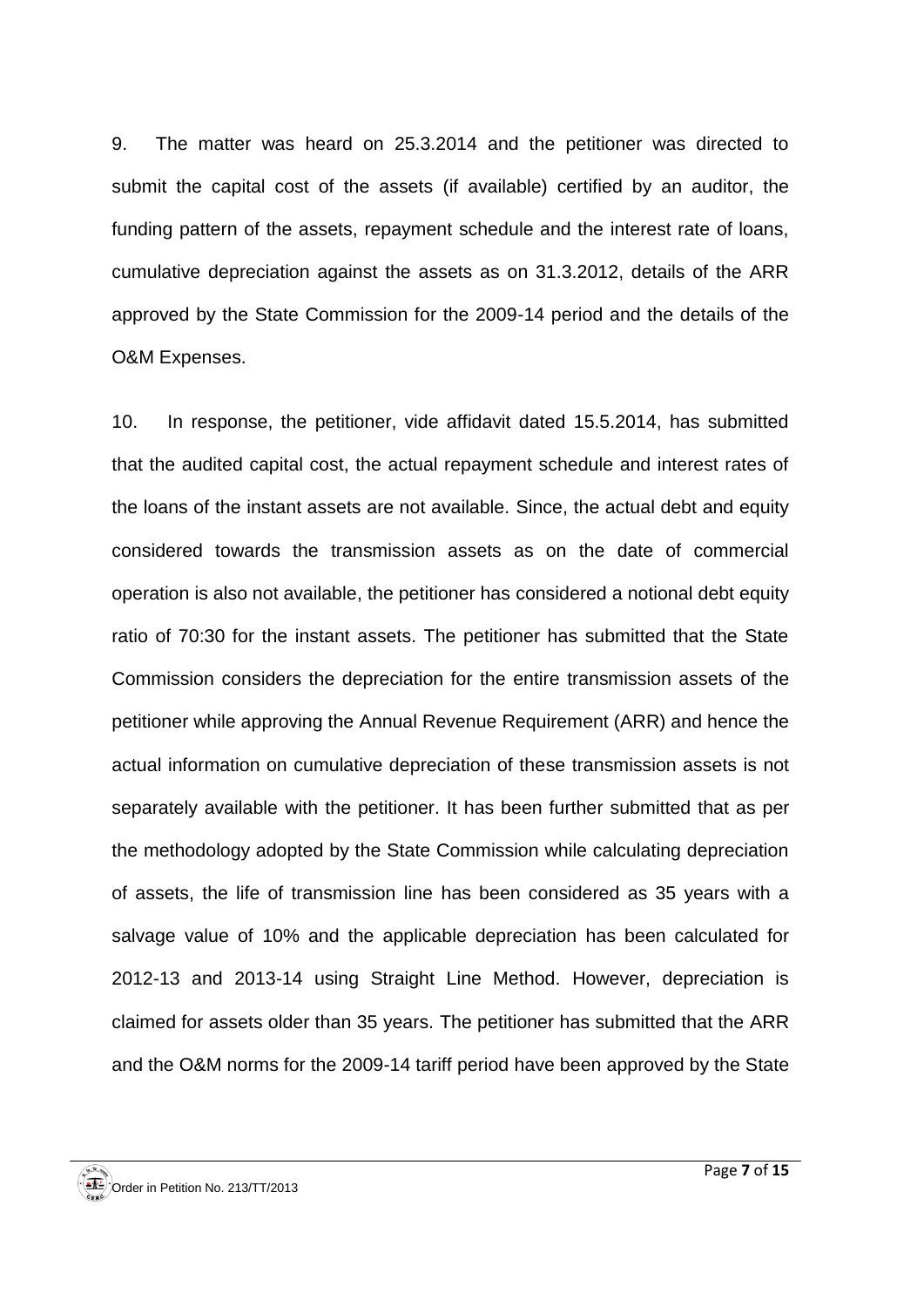Commission. The details of the approved ARR furnished by the petitioner are given hereunder:-

| TOTAL AMOUNT OF ARR APPROVED BY STATE COMMISSION FOR THE<br><b>TRANSMISSION LINES FOR THE 2009-14 TARIFF PERIOD</b> |          |          |          |          |          |  |  |
|---------------------------------------------------------------------------------------------------------------------|----------|----------|----------|----------|----------|--|--|
| Line Type*                                                                                                          | 2009-10  | 2010-11  | 2011-12  | 2012-13  | 2013-14  |  |  |
| +500kV HVDC                                                                                                         |          |          |          |          |          |  |  |
| +800kV HVDC                                                                                                         |          | -        |          |          |          |  |  |
| 765kV D/C                                                                                                           |          |          |          |          |          |  |  |
| 765kV S/C                                                                                                           |          |          |          |          | 426.00   |  |  |
| 400kV D/C                                                                                                           |          |          |          |          |          |  |  |
| 400kV D/C Quad. Moose                                                                                               |          |          |          |          |          |  |  |
| 400 kV S/C                                                                                                          | 2615.38  | 2608.00  | 2755.55  | 3023.35  | 3974.75  |  |  |
| 220 kV D/C                                                                                                          |          |          |          |          |          |  |  |
| 220 kV S/C                                                                                                          | 10201.19 | 10521.00 | 11267.08 | 11467.03 | 12543.01 |  |  |
| 132 kV D/C                                                                                                          |          |          |          |          |          |  |  |
| 132 kV S/C                                                                                                          | 13600.54 | 13626.00 | 14183.70 | 14727.10 | 15166.76 |  |  |
| 66 kV                                                                                                               |          |          |          |          |          |  |  |
| ARR approved **                                                                                                     | 101484   | 120200   | 145778   | 166057   | 200427   |  |  |

\* Line length in ckt.km. \*\* ARR in  $\bar{z}$  in lakh

11. The details of the O&M norms approved by the State Commission for the

2009-14 period, submitted by the petitioner are as given under:-

| <b>O&amp;M Expenses</b>    |         |                              |                          |          |          |
|----------------------------|---------|------------------------------|--------------------------|----------|----------|
|                            |         |                              | (₹ in lakh per ckt. Km.) |          |          |
|                            | 2009-10 | 2010-11*                     | $2011 - 12*$             | 2012-13* | 2013-14* |
| 765 kV                     | 1.08    | 1.14                         | 1.21                     | 1.28     | 1.35     |
| 400 kV                     | 0.68    | 0.72                         | 0.76                     | 0.80     | 0.85     |
| 220 kV                     | 0.27    | 0.29                         | 0.30                     | 0.32     | 0.34     |
| 132 kV                     | 0.16    | 0.17                         | 0.18                     | 0.19     | 0.20     |
|                            |         | <b>O&amp;M Expenses</b>      |                          |          |          |
|                            |         | (₹ in lakh per MVA capacity) |                          |          |          |
|                            | 0.42    | 0.44                         | 0.47                     | 0.50     | 0.52     |
|                            |         | <b>O&amp;M Expenses</b>      |                          |          |          |
| (₹ in lakh per feeder bay) |         |                              |                          |          |          |
| 765 kV                     | 63.06   | 66.67                        | 70.48                    | 74.51    | 78.77    |
| 400 kV                     | 42.04   | 44.                          | 46.99                    | 49.67    | 52.52    |
| 220 kV                     | 5.86    | 6.20                         | 6.55                     | 6.92     | 7.32     |
| 132 kV                     | 3.98    | 4.21                         | 4.45                     | 4.70     | 4.97     |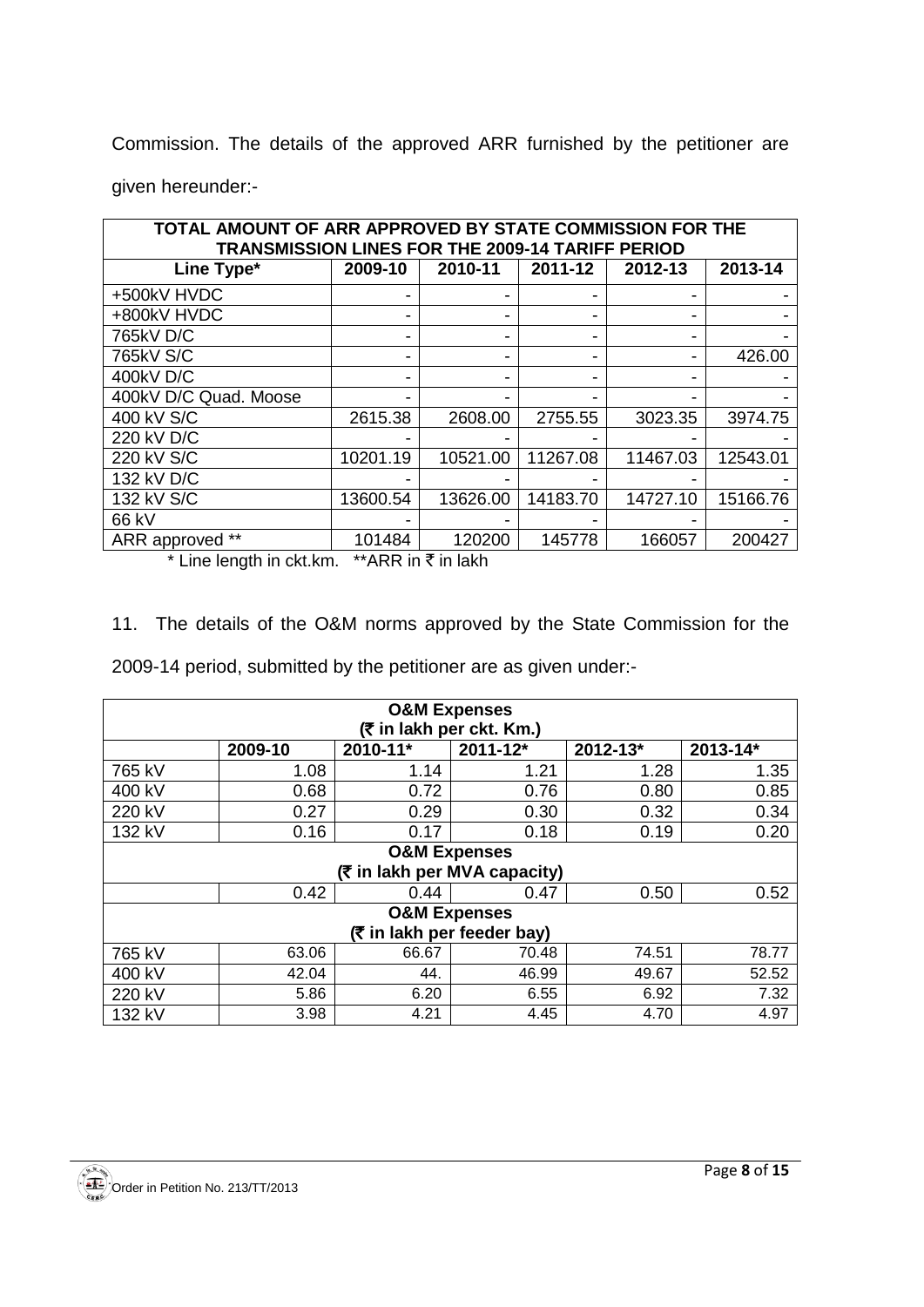12. We have heard the representative of the petitioner and have perused the material on record. We proceed to determine the annual fixed charges in respect of the assets covered in the petition.

#### **No. of assets to be covered**

13. The petition has been filed in response to the Commission's directions for determination of tariff of transmission lines owned or controlled by the STU which carry power inter-State. Section 2(36) of the Act defines the ISTS as under:-

"2(36) inter-State transmission system includes-

(i) Any system for the conveyance of electricity by means of main transmission line from the territory of one State to another state;

(ii) The conveyance of electricity across the territory of any intervening State as well as conveyance within the State which is incidental to such inter-State transmission of electricity;

(iii) The transmission of electricity within the territory of a State on a system built, owned, operated, maintained or controlled by a Central Transmission Utility"

The petitioner has submitted that besides the 6 transmission lines identified by the Commission, there are 14 other transmission lines owned by the petitioner which satisfy the conditions of ISTS. Out of these 20 lines, 7 lines are covered under the definition of ISTS under Section 2(36) (i) and remaining 13 lines are covered under Section 2(36)(ii) of the Act. It may be noted that STU lines used for carrying inter-State power can be considered for inclusion in the PoC charges only if it is certified by RPC in terms of Central Electricity Regulatory Commission (Sharing of inter-State Transmission Charges and Losses) Regulations, 2010 which is extracted as under:-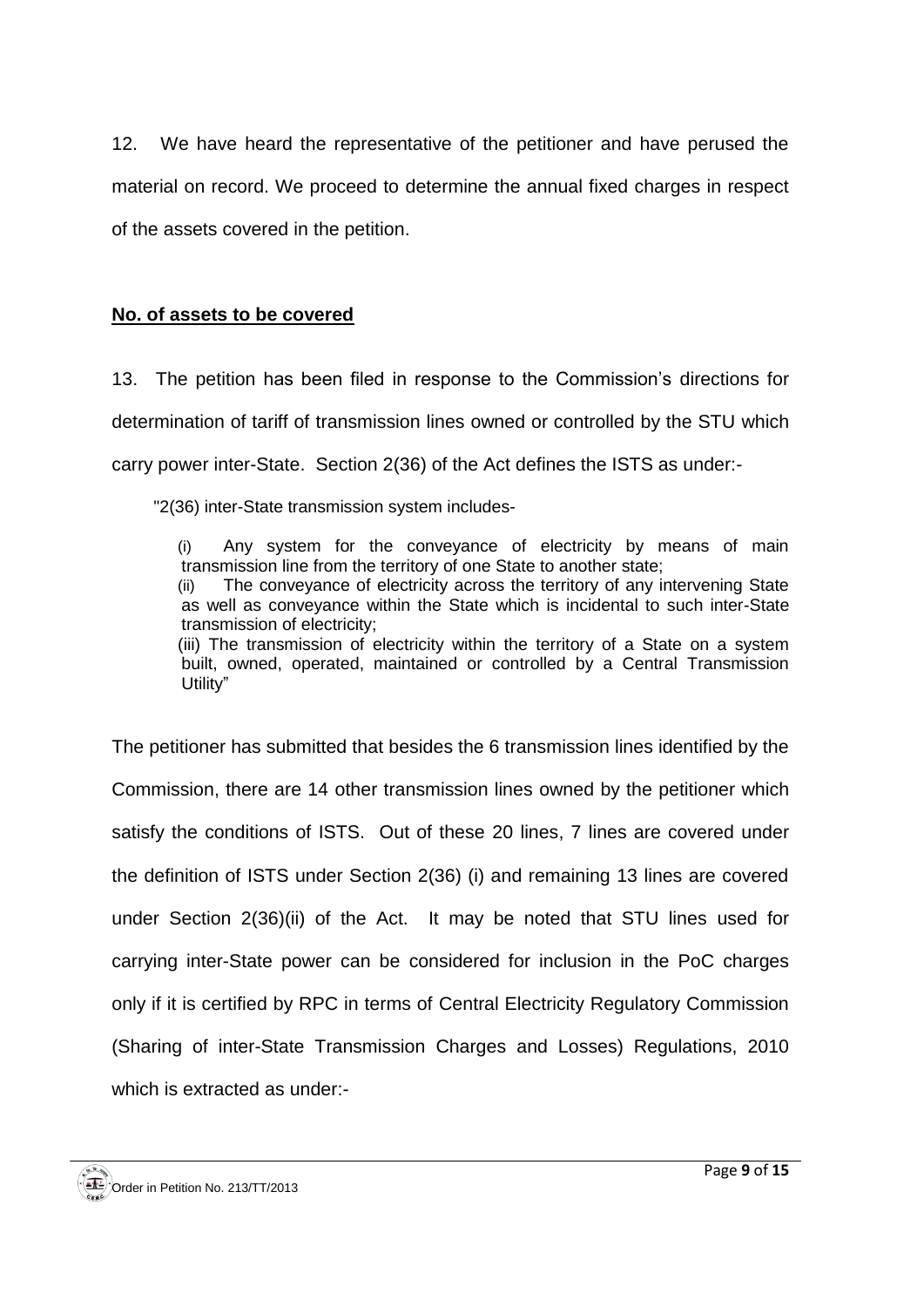"(g) Overall charges to be allocated among nodes shall be computed by adopting the YTC of transmission assets of the ISTS licensees, deemed ISTS licensees and owners of the non-ISTS lines which have been certified by the respective Regional Power Committees (RPC) for carrying inter-State power. The Yearly Transmission Charge, computed for assets at each voltage level and conductor configuration in accordance with the provisions of these regulations shall be calculated for each ISTS transmission licensee based on indicative cost level provided by the Central Transmission Utility for different voltage levels and conductor configuration. The YTC for the RPC certified non-ISTS lines which carry inter-State power shall be approved by the Appropriate Commission."

14. The certificate of NRPC is available in terms of the above Regulation in respect of six transmission lines which were included in the Commission's order dated 14.3.2012. Since the certification is not available for the 14 transmission lines, we direct the petitioner to approach NRPC for the required certification of these lines for inclusion in the PoC Charges. Accordingly, only the six transmission lines are being considered in this petition for grant of annual transmission charges. Further, since the Central Electricity Regulatory Commission (Sharing of inter-State Transmission Charges and Losses) Regulations, 2010 came into force with effect from 1st July, 2011, Yearly Transmission Charges (YTC) for these six transmission lines have been calculated for the year 2011-12 (1.7.2011 to 31.3.2012), 2012-13 and 2013-14.

#### **Procedure for calculating YTC for the six transmission lines**

15. As the petitioner has submitted that the capital costs of the transmission lines are not available, the indicative cost of lines of various configurations owned and operated by PGCIL has been considered for the purpose of computation of capital cost. Indicative cost of 400 kV D/C Quad Moose transmission line has been taken as base and indicative cost of lines with configurations other than 400 kV D/C Quad Moose have been made equivalent to indicative cost of 400 kV D/C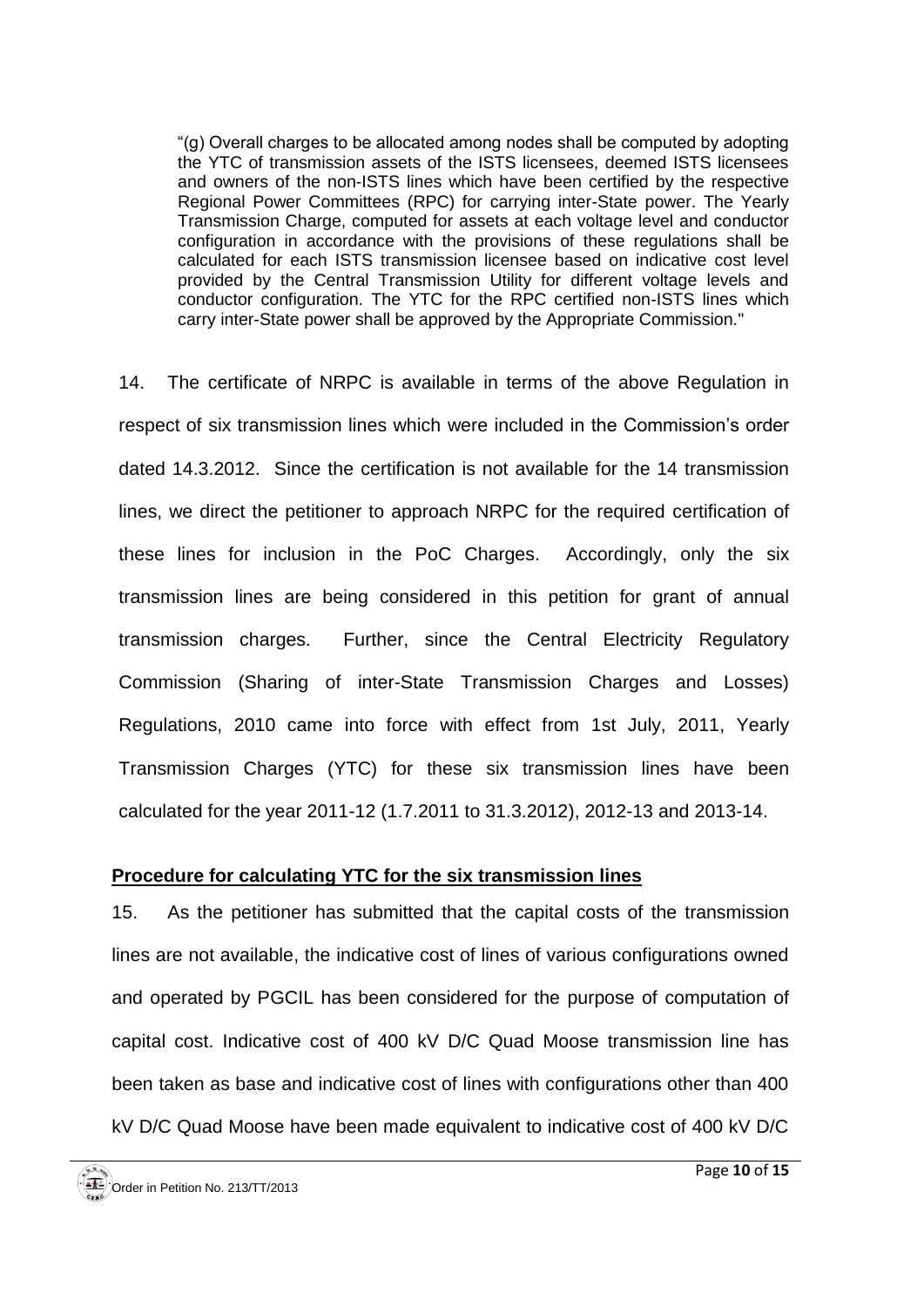Quad Moose (i.e. by dividing indicative cost of the 400 kV D/C Quad Moose line by the indicative cost of line of other configurations).

For example – the indicative cost of 400 kV D/C Quad Moose is  $\overline{5}202$  lakh/km (cost/ckt km=`101 lakh) and of 765 kV S/C is `159.25 lakh/km. Therefore, the ratio of indicative cost of ckt km of 400 kV D/C Quad Moose and indicative cost of ckt km of 765 kV S/C is 0.63 (i.e.101/159.25) and so on for other configurations. The yearly break up is given hereunder:-

#### **For FY 2011-12:**

|                        |        |                      |                    | (₹ in lakh)    |
|------------------------|--------|----------------------|--------------------|----------------|
| Type                   | Cost   | <b>Cost /Circuit</b> | <b>Coefficient</b> | Ratio w.r.t. d |
| (a)                    | (b)    | (c)                  | (d)                | (e)            |
| 765 KV D/C             | 315.25 | 157.625              | a                  | 0.64           |
| 765 KV S/C             | 159.25 | 159.25               | b                  | 0.63           |
| 400 KV D/C Twin Moose  | 109.50 | 54.75                | C                  | 1.84           |
| 400 KV D/C Quad. Moose | 202.00 | 101                  | d                  | 1.00           |
| 400 KV S/C Twin Moose  | 74.25  | 74.25                | e                  | 1.36           |
| 220 KV D/C             | 59.50  | 29.75                |                    | 3.39           |
| 220 KV S/C             | 37.00  | 37.00                |                    | 2.73           |
| 132 KV D/C             | 46.75  | 23.375               | h                  | 4.32           |
| 132 KV S/C             | 28.50  | 28.50                |                    | 3.54           |

#### **For FY 2012-13:**

| Type                   | Cost<br>$(5 \in \mathsf{In} \, \mathsf{l}_k)$ | Cost $(\bar{\bar{\mathbf{x}}}$ in lakh)<br>/Circuit | <b>Coefficient</b> | Ratio w.r.t. d |
|------------------------|-----------------------------------------------|-----------------------------------------------------|--------------------|----------------|
| (a)                    | (b)                                           | (c)                                                 | (d)                | (e)            |
| 765 KV D/C             | 357.00                                        | 178.5                                               | a                  | 0.63           |
| 765 KV S/C             | 179.20                                        | 179.20                                              | b                  | 0.63           |
| 400 KV D/C Twin Moose  | 122.60                                        | 61.3                                                | C                  | 1.83           |
| 400 KV D/C Quad. Moose | 224.80                                        | 112.4                                               | d                  | 1.00           |
| 400 KV S/C Twin Moose  | 84.20                                         | 84.20                                               | e                  | 1.33           |
| 220 KV D/C             | 67.80                                         | 33.9                                                |                    | 3.32           |
| 220 KV S/C             | 41.40                                         | 41.40                                               | g                  | 2.71           |
| 132 KV D/C             | 53.00                                         | 26.5                                                | h                  | 4.24           |
| 132 KV S/C             | 32.40                                         | 32.40                                               |                    | 3.47           |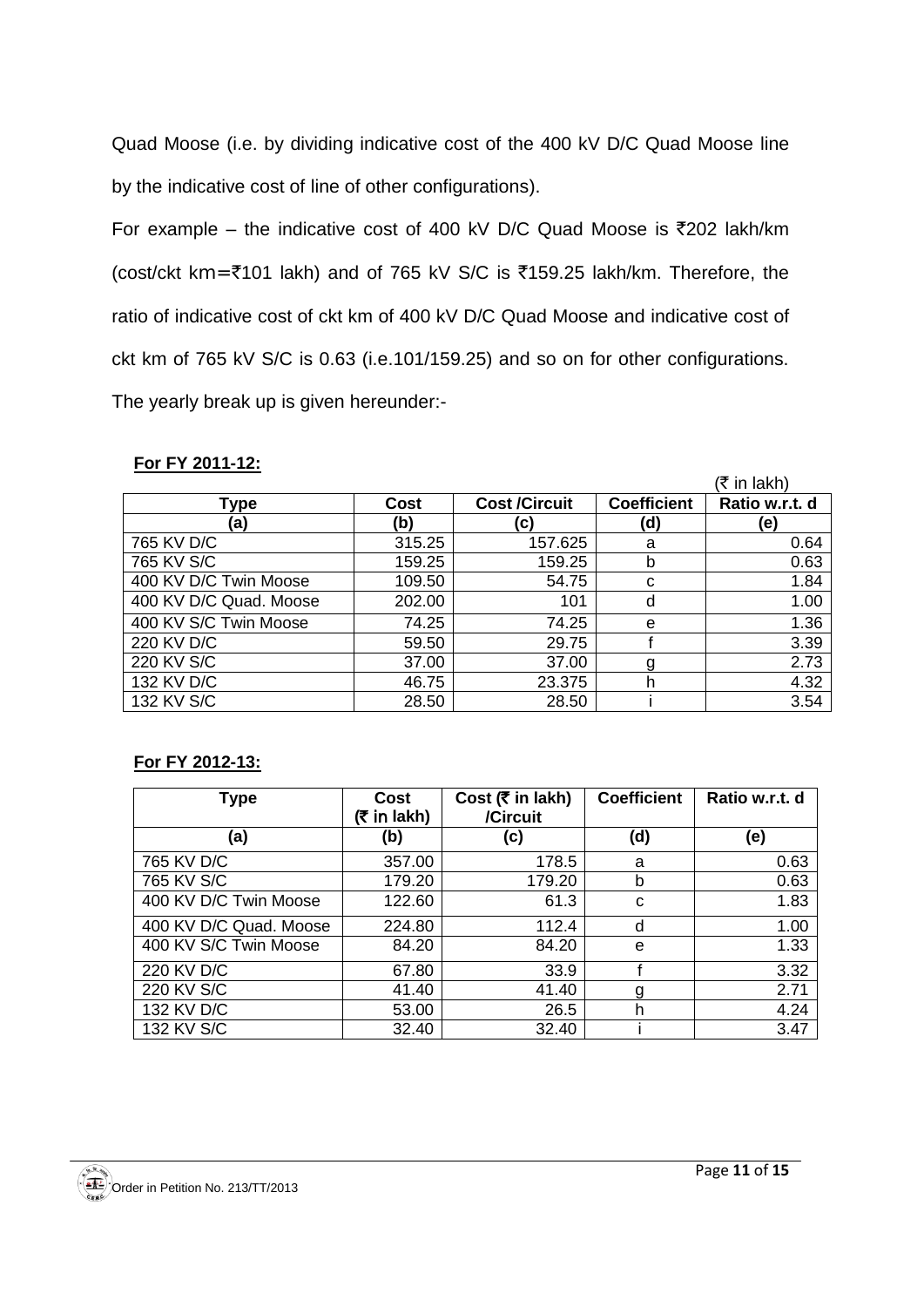#### **For FY 2013-14:**

| <b>Type</b>           | Cost<br>$(5 \in \mathsf{In} \, \mathsf{l}_1)$ | Cost ( $\bar{\tau}$ in<br>lakh) / Circuit | <b>Coefficient</b> | Ratio w.r.t. d |
|-----------------------|-----------------------------------------------|-------------------------------------------|--------------------|----------------|
| (a)                   | (b)                                           | (c)                                       | (d)                | (e)            |
| 765 kV D/C            | 412.00                                        | 206                                       | a                  | 0.56           |
| 765 kV S/C            | 179.80                                        | 179.80                                    | b                  | 0.65           |
| 400 kV D/C Twin Moose | 130.40                                        | 65.2                                      | C                  | 1.78           |
| 400 kV D/C Quad Moose | 232.60                                        | 116.3                                     | d                  | 1.00           |
| 400 kV S/C Twin Moose | 87.00                                         | 87.00                                     | e                  | 1.34           |
| 220 kV D/C            | 61.40                                         | 30.7                                      |                    | 3.79           |
| 220 kV S/C            | 37.80                                         | 37.80                                     | g                  | 3.08           |
| 132 kV D/C            | 48.40                                         | 24.2                                      | h                  | 4.81           |
| 132 kV S/C            | 30.00                                         | 30.00                                     |                    | 3.88           |

16. After getting ratio with respect to 400 kV D/C Quad Moose, YTC per ckt. km of 400 kV D/C Quad Moose transmission line has been calculated as follows:-

# ARR for FY……….in `

YTC per ckt km 400 kV D/C Quad Moose  $\sqrt{\text{Leh}}$ gth of 765 kV DC/a) + (Length of 765 kV SC/b)+ (Length of 400 kV DC QM/**c**) + (Length of 400 kV DC TM /**d**) + (Length of 400 kV SC TM /**e**) + (Length of 220 kV DC /**f**) + (Length of 220 kV SC /**g**) + (Length of 132 kV DC /**h**) + (Length of132 kV SC /**i**) + (Length of 400 kV DC TS /**j**)

\*value of a, b, c, d, e, f, g, h, i & j are as given in para15 and length in ckt km as given in para10 above of this order. DC-Double Circuit, SC-Single Circuit, AM-Quad Moose, TM-Twin Moose, TS-Triple Snowbird

17. We have not carried out any due diligence of the tariff of these lines (for consideration of PoC calculations) as the jurisdiction to determine the tariff of the lines owned by STU rests with the State Regulatory Commission. We have considered the ARR of the STU as approved by the State Regulatory Commission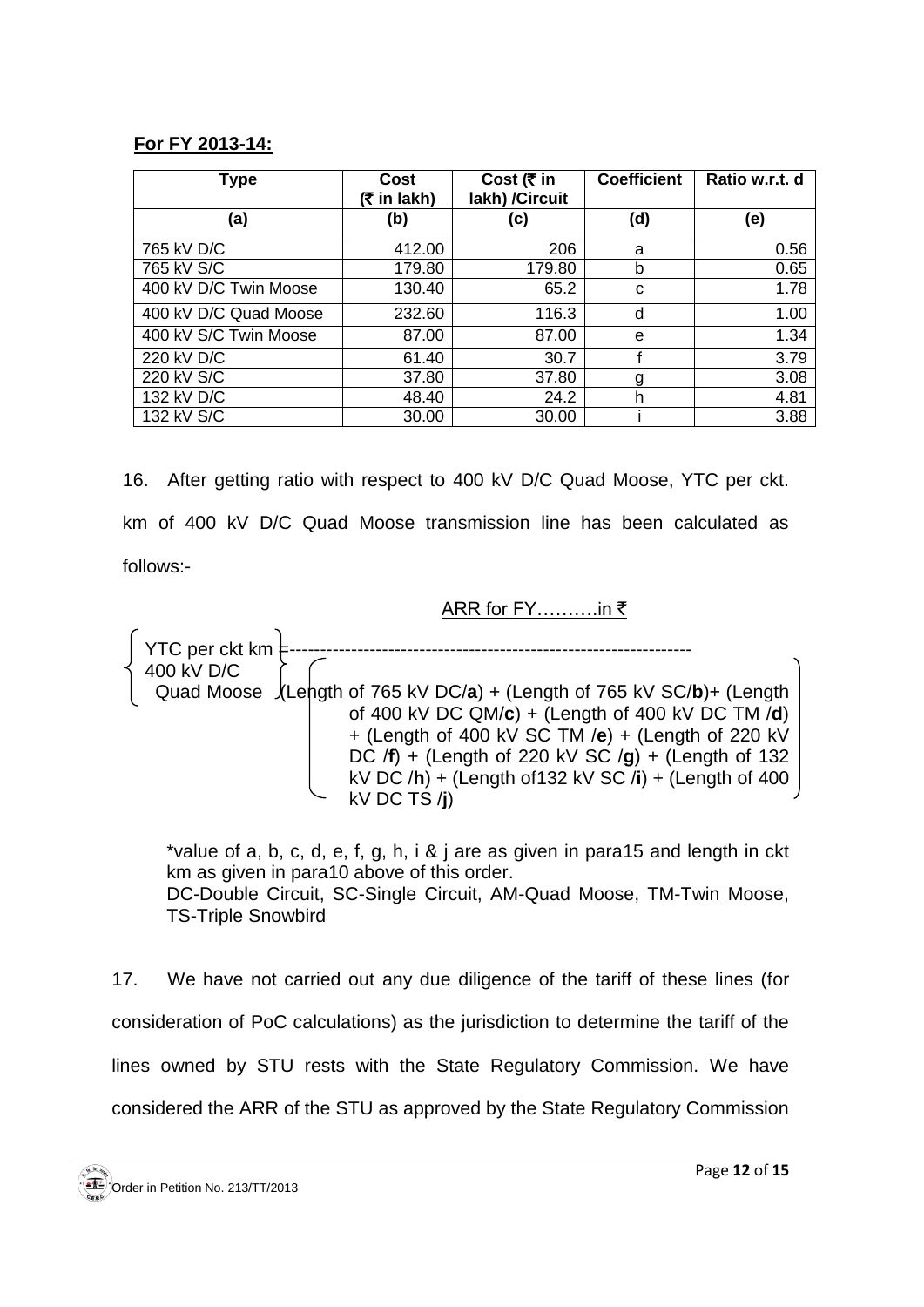and have adopted the methodology as discussed in paras 15 and 16 of this order for the purpose of calculation of PoC charges and apportionment of transmission lines and charges to the transmission system of different configurations of the STU. This methodology shall be adopted uniformly for the lines owned by other STUs used for inter-State transmission of power duly certified by respective RPCs for the purpose of inclusion in the PoC mechanism.

18. Accordingly, on the basis of the line length in ckt. km and the ARR approved by the State Commission for the years 2009-10, 2010-11, 2011-12, 2012-13 and 2013-14 and POC cost data for the respective years, YTC for the instant transmission assets for the period 1.7.2011 to 31.3.2012 and for the years 2012-13 and 2013-14 have been calculated as given under:-

### **For FY 2011-12:**

|               |              |                                 |                             | (YTC in ₹)    |
|---------------|--------------|---------------------------------|-----------------------------|---------------|
| S. No         | <b>Asset</b> |                                 | For entire system of RRVPNL |               |
|               |              | <b>Line Length</b><br>(ckt. km) | YTC (per ckt.<br>km)        | <b>YTC</b>    |
|               | 765 kV S/C   | 0                               | 2263309.13                  | 0.00          |
| $\mathcal{P}$ | 400 kV S/C   | 2755.55                         | 1055263.44                  | 2907831179.48 |
| 3             | 220 kV S/C   | 11267.08                        | 525855.18                   | 5924852421.57 |
| 4             | 132 kv S/C   | 14183.7                         | 405050.61                   | 5745116398.94 |
|               |              |                                 |                             | 145778,00,000 |

Total ARR approved by the State Commission for 2011-12 is ₹14,57,78,00,000

# **For FY 2012-13:**

Total ARR approved by the State Commission for 2012-13 is  $\bar{\tau}$ 16,60,57,00,000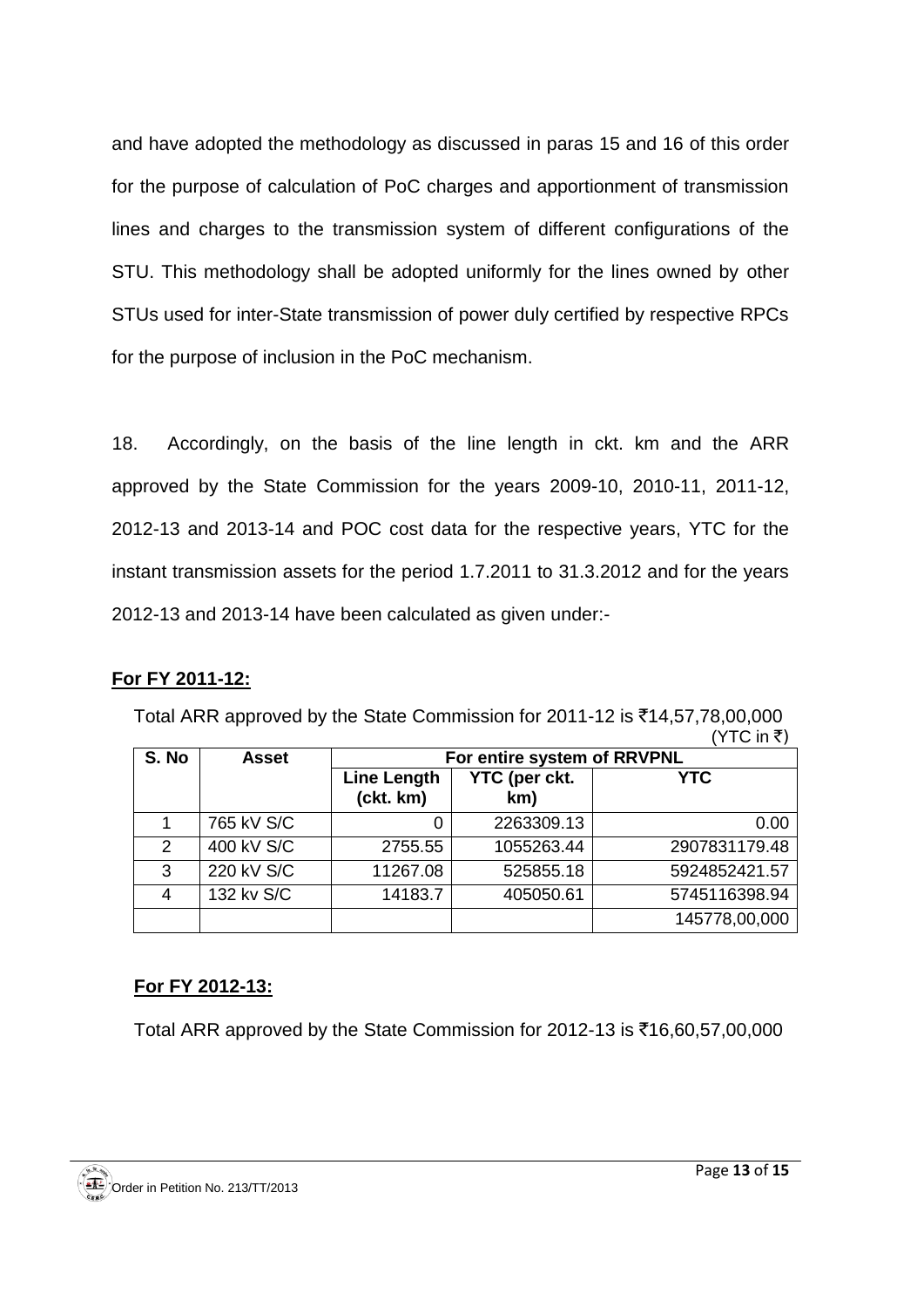( $YTC$  in ₹)

| <b>S. No.</b> | <b>Asset</b> | For entire system of RRVPNL     |                   |                 |  |  |
|---------------|--------------|---------------------------------|-------------------|-----------------|--|--|
|               |              | <b>Line Length</b><br>(ckt. km) | YTC (per ckt. km) | <b>YTC</b>      |  |  |
|               | 765 kV S/C   |                                 | 24,66,508.24      | 0.00            |  |  |
| $\mathcal{P}$ | 400 kV S/C   | 3,023.35                        | 11,58,928.54      | 35038,46,592.40 |  |  |
| 3             | 220 kV S/C   | 11,467.03                       | 5,69,829.47       | 65342,51,635.35 |  |  |
|               | 132 kV S/C   | 14,727.10                       | 4,45,953.50       | 65676,01,772.25 |  |  |
|               |              |                                 |                   | 16,60,57,00,000 |  |  |

## **For FY 2013-14:**

Total ARR approved by the State Commission for 2013-14 is ₹20,04,27,00,000

|               |            |                          |                             | (YTC in ₹)      |
|---------------|------------|--------------------------|-----------------------------|-----------------|
| <b>S. No.</b> | Asset      |                          | For entire system of RRVPNL |                 |
|               |            | Line Length<br>(ckt. km) | <b>YTC (per ckt. km)</b>    | <b>YTC</b>      |
|               | 765 kV S/C | 426                      | 26,66,375.48                | 11358,75,954.02 |
| 2             | 400 kV S/C | 3,974.75                 | 12,90,181.68                | 51281,49,645.88 |
| 3             | 220 kV S/C | 12,543.01                | 5,60,561.70                 | 70311,30,969.86 |
| 4             | 132 kV S/C | 15,166.76                | 4,44,890.24                 | 67475,43,430.24 |

# **YTC of the six transmission lines**

19. YTC per ckt. km for 220 kV S/C line considered for RVPNL lines is as given

below:-

|      |          |          | ïn       |
|------|----------|----------|----------|
| Year | 2011-12  | 2012-13  | 2013-14  |
| YTC  | 5,25,855 | 5,69,829 | 5,60,562 |

20. YTC of the six transmission lines calculated on the methodology discussed

above are as follows:-

|               |                          |           |             |             | (in ₹)      |
|---------------|--------------------------|-----------|-------------|-------------|-------------|
| S.            | <b>Line Name</b>         | Length    | 2011-12     | 2012-13     | 2013-14     |
| No.           |                          | (ckt. km) |             |             |             |
|               | 220kV S/C MIA (Alwar) -  | 131.6     | 5,19,01,889 | 7,49,89,496 | 7,37,69,959 |
|               | <b>Badarpur Line</b>     |           |             |             |             |
| $\mathcal{P}$ | 220kV S/C Agra-Bharatpur | 48.12     | 1,89,78,107 | 2,74,20,171 | 2,69,74,243 |
|               | Line(Raj-UP)             |           |             |             |             |